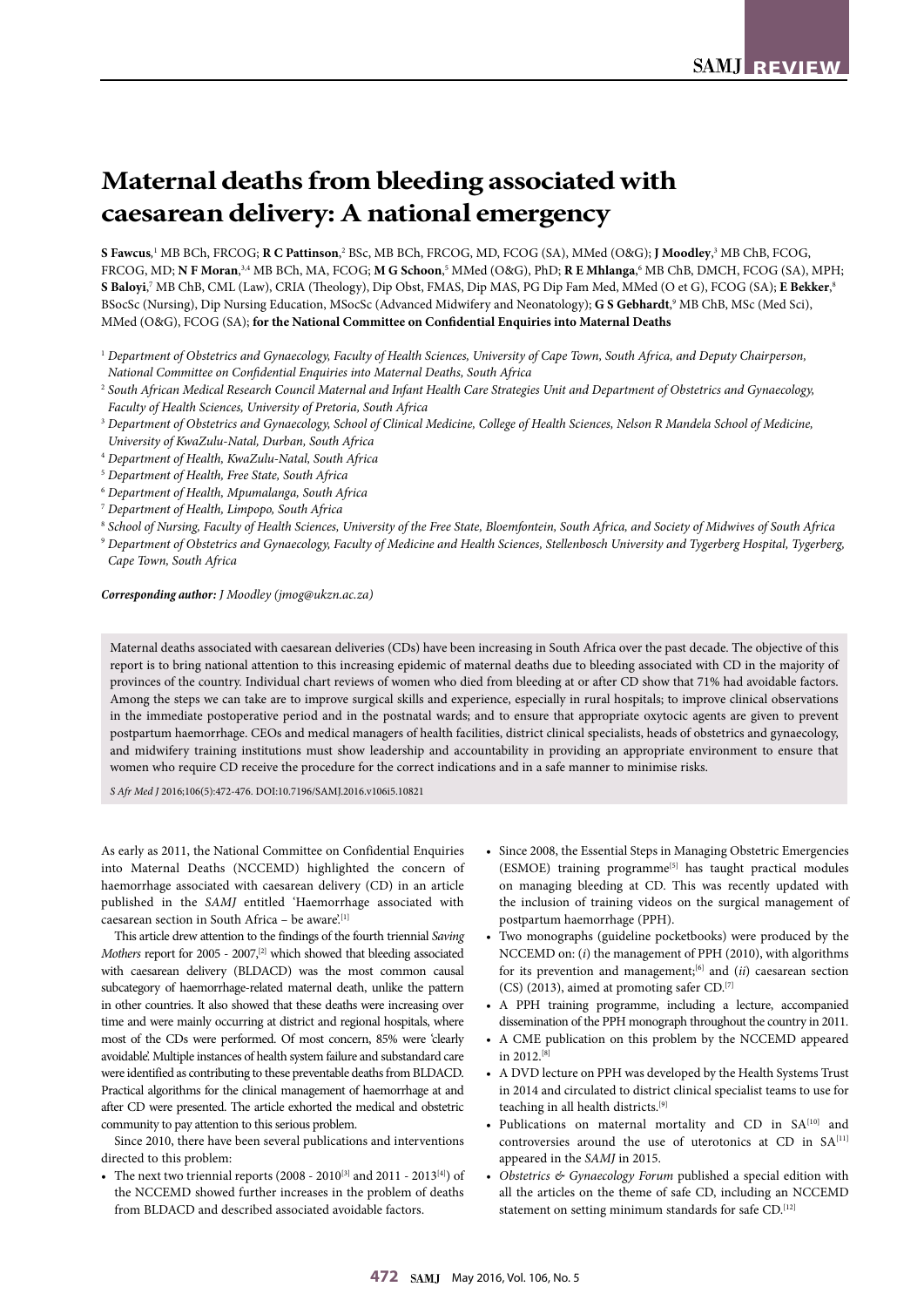However, despite the above attempts to raise awareness of the problem, the distribution of training materials and the training programmes, the situation has deteriorated. This is in the context of an overall 12.6% reduction in the institutional maternal mortality rate (MMR) in SA in 2011 - 2013 compared with 2008 - 2010, mostly due to a marked reduction in HIV-related mortality, as shown in the sixth triennial *Saving Mothers* report.[4]

## **Trends in maternal mortality due to BLDACD in SA**

The sixth *Saving Mothers* report on maternal deaths in SA for 2011 - 2013 identified 221 deaths due to BLDACD.[4] Fig. 1 shows that this is an increase from 180 during 2008 - 2010, 141 in 2005 - 2007 and 78 in 2002 - 2004. In the two earlier triennia (2002 - 2004 and 2005 - 2007) these numbers may be overestimates, since for those two reports BLDACD deaths were included in a category of 'uterine trauma' that included cervical and vaginal trauma in addition to BLDACD. The overall increase in numbers of BLDACD deaths may therefore be even greater. The majority of these deaths (98%) were in the public sector.

Fig. 2 gives a yearly breakdown of deaths due to BLDACD from 2008 to 2014 and divides them into those specified to be due to bleeding *at* CD and to bleeding *after* CD.

These numbers of deaths due to BLDACD over the years obviously need to be viewed in the context of total numbers of CDs performed in SA over the same period (Tables 1 and 2).

Total numbers of CDs in the public sector (according to District Health Information System statistics) have shown a steady increase from 372 590 (2002 - 2004) to 655 705 (2011 - 2013). This corresponds to an increase in the CD rate (CDR) from 16.1% to 23.2% between 2002 and 2013. In a recent publication, based on a review of country trends in maternal/newborn mortality rates and CDRs,<sup>[13]</sup> the World Health Organization (WHO) stated that CDRs above 10 - 15% did not confer benefit in terms of reduction in mortality.[14] However, in the same publication the WHO stated that 'every effort should be made to provide caesarean sections to women in need, rather than striving to achieve a specific rate' and 'Caesarean sections should ideally only be undertaken when medically necessary'. The publication also cited the problem of CD-associated complications. This was quantified in the results of an earlier WHO global survey on maternal and perinatal health which showed that maternal mortality after CD without medical indications is three times higher than after vaginal delivery.[15]

If consideration is given to the role of CD in reducing maternal and newborn morbidity (as well as mortality), population CD rates approaching 20 - 25% may be acceptable. The CDR in the private sector in SA is >67%, a level far above that which is necessary to reduce morbidity and mortality.[4]

Although numbers of CDs and the CDR have increased in SA, the increase in BLDACD deaths is *not* merely explained by the increase

in the CDR. Table 1 shows that there has been an increase in the case fatality rate (CFR) for CD (maternal deaths from BLDACD × 100 000/total number of CDs performed) from 20.9/100 000 CDs in 2002 - 2004 to 33.6/100 000 in 2011 - 2013.

*The CFR for CD increased by one-third between 2002 and 2013. This is a finding of major concern, showing that the risk of dying from BLDACD has shown a real increase in SA.*

This serious finding is illustrated graphically in Fig. 3.

Table 2 sets out annual trends of deaths due to BLDACD and CFRs for CDs since 2008. These data come from the two most recent triennial reports $[3,4]$  and the interim report for 2014.<sup>[16]</sup> It is possible





*Fig. 2. Deaths from bleeding at v. after CD, 2008 - 2014.*

## **Table 1. Comparison between the CD rate for SA and the CFR for bleeding at or after CD**

|                      | Triennium |         |                                                 |         |  |  |  |
|----------------------|-----------|---------|-------------------------------------------------|---------|--|--|--|
|                      |           |         | 2002 - 2004 2005 - 2007 2008 - 2010 2011 - 2013 |         |  |  |  |
| Deaths, $n$          | 78        | 141     | 180                                             | 221     |  |  |  |
| Total CDs, n         | 372 590   | 483 944 | 563 508                                         | 655 705 |  |  |  |
| CFR/100 000 CDs 20.9 |           | 29.1    | 31.8                                            | 33.6    |  |  |  |
| SA CD rate, %        | 16.1      | 17.8    | 20.0                                            | 23.2    |  |  |  |

| Table 2. Details of deaths due to BLDACD per year, 2008 - 2014 |         |         |         |         |        |         |         |  |  |  |
|----------------------------------------------------------------|---------|---------|---------|---------|--------|---------|---------|--|--|--|
|                                                                | Year    |         |         |         |        |         |         |  |  |  |
|                                                                | 2008    | 2009    | 2010    | 2011    | 2012   | 2013    | 2014    |  |  |  |
| Deaths at CD, $n$                                              | 3       | 10      | 17      | 8       | 20     | 14      | 18      |  |  |  |
| Deaths after CD, $n$                                           | 40      | 50      | 59      | 55      | 68     | 56      | 52      |  |  |  |
| Total deaths, n                                                | 43      | 60      | 76      | 63      | 88     | 70      | 70      |  |  |  |
| Total CDs, $n$                                                 | 181 405 | 186 438 | 195 665 | 209 060 | 217871 | 228 774 | 236 149 |  |  |  |
| CFR/100 000 CDs                                                | 23.7    | 32.2    | 38.8    | 30.1    | 40.4   | 30.6    | 29.6    |  |  |  |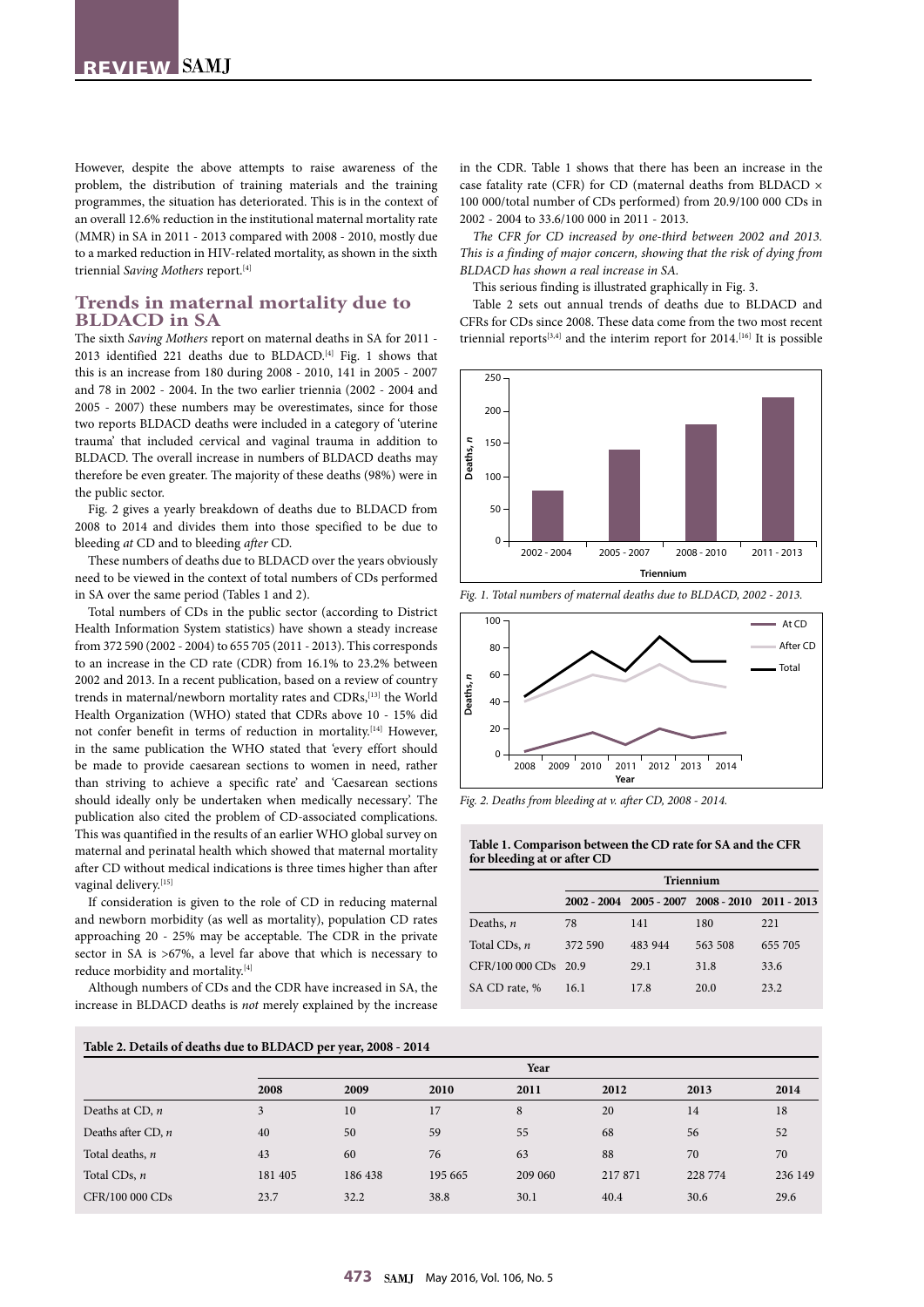

*Fig. 3. Association between the CFR for BLDACD and the CD rate between the triennia 2002 - 2004 and 2011 - 2013.*

that both indices have stabilised, and that they may have fallen from 2013, but the numbers and rates are still above acceptable levels. Fig. 4 shows CFRs graphically by year from 2008 to 2014.

The sixth *Saving Mothers* report for 2011 - 2013<sup>[4]</sup> showed that CFRs for CD were higher in provinces where CDs were less frequently done. When the CD rate for each province is compared with its CFR from BLDACD, it is quite striking that more mothers died from BLDACD in the provinces where there was a low overall CD rate. The provinces with a CD rate >23% (e.g. Western Cape, KwaZulu-Natal) had a BLDACD CFR of <20, and those with a CD rate of <17% (e.g. Mpumulanga, Limpopo) had CFRs of >30. This could be due to a variety of reasons, including lack of easy access to safe CD in some provinces, and better retention of skills when a reasonable CD rate is maintained.

## **Why are deaths from BLDACD occurring and increasing?**

There are two aspects to this question: (*i*) what are the causes of the excessive BLDACD that leads to death? and (*ii*) why are women dying from BLDACD?

## **What are the causes of the excessive BLDACD that leads to death?**

Near-miss audits or monitoring of severe maternal morbidity in SA, although done in a few tertiary centres, is not widespread in SA. This means that accurate statistics on rates of severe morbidity from BLDACD, or the mortality index from this condition, are not available for SA or for different settings and levels of care.

Excessive blood loss at CD is defined as blood loss in excess of 1 000 mL. Routine estimation of blood loss at CD is inaccurate and is done by weighing swabs and measuring blood in suction bottles. However, soaking of theatre/bedlinen and contamination with amniotic fluid makes this inaccurate, and it is well known that blood loss at CD is frequently underestimated. Women who die from BLDACD would be expected to have lost more than 2 500 mL blood. Loss of less blood can be fatal if the woman has severe or moderately severe anaemia at the start of the procedure. With blood loss over 2 000 mL, adjunctive coagulopathy occurs to compound the bleeding problem.

At the pathological level, the causes of excessive bleeding at CD are uterine atony (commonly after prolonged labour), uterine trauma (excessive bleeding from uterine incision or additional tears laterally into the broad ligament or vertically down the lower segment) and placental site bleeding (associated with placenta praevia, previous CD



and/or morbidly adherent placenta). A rare but frequently fatal cause of mortality due to BLDACD is amniotic fluid embolus-induced coagulopathy.

The NCCEMD process involves provincial assessors and the specific topic chapter writer analysing all maternal deaths in SA to determine both the cause and avoidable factors. This means that a detailed folder review has been done for all maternal deaths due to BLDACD. The analysis in the sixth *Saving Mothers* report,<sup>[4]</sup> also illustrated in Fig. 2 and Table 2 in this article, found that the majority of deaths were reported as due to BLDACD *after* CD (179 deaths, 81%) as opposed to *at* CD (42 deaths, 19%).

Unfortunately, in many cases these retrospective folder reviews of deaths could not identify the underlying reason *why* the woman had BLDACD. The doctor's theatre notes on the CD were frequently of such poor quality that it was not possible to ascertain estimated blood loss, whether the surgeon had found uterine atony, uterine tears or placental site bleeding, what uterotonics were given, whether vaginal bleeding from uterine atony was looked for before wound closure, or the skill of the operator. In many cases the CD was documented as 'uneventful' and had been done very quickly. Nevertheless, it is likely that some pathological event *at* the operation was responsible for bleeding *after* the CD, e.g. uterine atony not recognised, uterine angle bleeding not recognised, or bleeding not recognised intraoperatively because of spinal anaesthesia-related hypotension.

However, the folder review identified some concerning factors related to BLDACD:

- In several cases the CD was not indicated (only early decelerations on the cardiotocograph) or actually contraindicated (abruptio placentae with intrauterine death).
- In several cases the CD was done in the second stage of labour because there was insufficient skill to perform assisted vaginal delivery, and in some hospitals assisted deliveries were 'not done'. A second-stage CD is known to have an increased PPH complication rate.
- In several cases the CD was done too late, when labour was obstructed and sepsis had developed.

#### **Why are women dying from BLDACD?**

BLDACD is a serious problem, but there are definitive medical and surgical treatments for it, so these women need not die.

Whereas the NCCEMD folder review cannot answer question (*i*) above very well because of insufficient notes about the CD, it can provide better answers for question (*ii*), which relates to the quality of management of the BLDACD. The following themes emerged from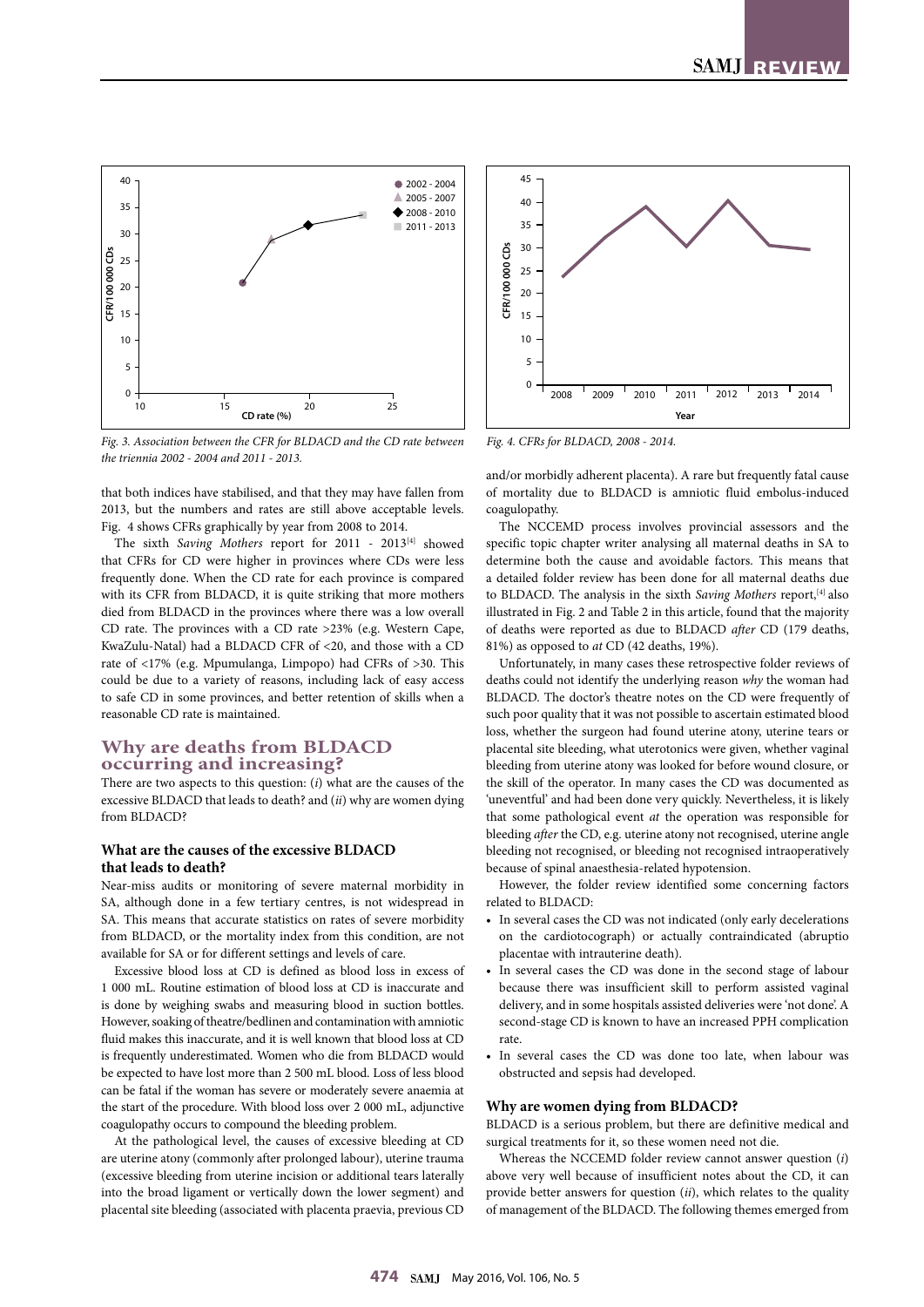folder review of deaths due to BLDACD in the sixth *Saving Mothers* report:[4]

- Seventy-one percent of the deaths were possibly or probably avoidable.
- Use of uterotonics was inadequate and poorly documented. It is essential that oxytocin is given at CD for prevention of PPH, and there are clear national guidelines both for the dosages required for its use in prophylaxis and for therapeutic use of oxytocin and other uterotonic agents such as ergometrine, syntometrine, misoprostol and prostaglandin  $F_2$ -alpha.<sup>[6,7,11]</sup> Owing to fear of hypotension caused by large intravenous boluses of oxytocin, the doctors providing the anaesthetics appear to be reluctant to give sufficient uterotonics at CD, and this could have contributed to the increasing mortality from BLDACD. In addition, maintaining an oxytocin infusion for 4 - 6 hours after delivery can ensure sustained uterine contraction. If an intravenous infusion cannot be maintained, intramuscular syntometrine or ergometrine can be given postoperatively, provided there are no contraindications. Research on the use of carbetocin as a long-acting oxytocin is awaited, as is research on the use of prophylactic tranexamic acid for the reduction of blood loss at CD.
- Surgical skills and experience for CD were insufficient, especially in rural district hospitals.
- There was delay in calling for any help in the event of ongoing bleeding (telephonic or consultant on call).
- There was insufficient recourse to additional surgical measures such as uterine compression sutures, and balloon tamponade, which can be therapeutic and obviate the need for hysterectomy; delay in performing hysterectomy where skill was available; and failure to use a uterine tourniquet as a temporising measure during patient transfer.
- There was delay in and insufficient resuscitation, and lack of skill of the doctor providing the anaesthetic.
- Patients were inappropriately discharged from the theatre recovery area while still in hypovolaemic shock.
- Poor monitoring in the postnatal ward resulted in late detection of haemorrhage, or delayed action in response to deteriorating vital signs.
- There was failure to recognise internal post-CD bleeding.
- Doctors at district hospitals were reluctant to reoperate when bleeding was detected after CD, patients instead being transferred to the regional hospital in an unstable condition and dying en route.
- Staffing/supplies issues included emergency blood not available, freeze-dried plasma not stocked, and insufficient staff available for monitoring or to cope with a catastrophic emergency such as massive PPH.

**NB:** Underlying health system factors related to lack of leadership, lack of clinical governance and inequitable distribution of human resources (doctors/midwives) are likely to be important determinants of the above problems.

## **Solutions**

There is an *urgent* need for this epidemic of deaths due to BLDACD in SA to be dealt with. These are mostly young women and 'mothers to be' who die from preventable causes.

New global goals are for every country to reduce its MMR by twothirds by 2030. This means that SA should reduce its MMR from 140 to <50 deaths per 100 000 live births. This will not be achievable unless deaths from BLDACD are reduced.

The solutions are multifactorial and must address the following aspects:

• Health systems issues: ensuring safety of CD in appropriately designated sites according to the document on setting minimum standards for safe CD.[12]

### **Description of a maternal death from bleeding associated with CD at a district hospital**

- Emergency CD in para 1 for cephalopelvic disproprtion. No documentation of prophylactic oxytocin.
- PPH in recovery, sent to postnatal ward (PNW) despite low blood pressure and tachycardia. PPH in PNW. Low BP and tachycardia >120/min continued.
- Well monitored but no response by nurse to signs of shock.
- After 2 hours, doctor was called and gave telephonic advice to give oxytocin 20 IU as an intravenous bolus and 30 IU as an infusion.
- Doctor called again when no improvement, and came to see patient. Decided to refer rather than do relaparotomy.
- Patient died in lift on way to ambulance.

#### *Comment*

*Oxytocin prophylaxis should always be given at CD. The patient should not have been allowed to leave the recovery area with signs of hypovolaemic shock. Despite good monitoring there was a delayed response by the nurse in calling the doctor. The doctor did not assess the patient, and telephonically prescribed an incorrect dose of oxytocin. On subsequent assessment, the doctor decided to refer the patient without performing any definitive treatment.*

*Immediate administration of further uterotonics and a relook laparotomy should have been done before the patient left the recovery area.*

- Ensuring access to surgical or anaesthetic skills through reliable and timeous interfacility transport.<sup>[17]</sup>
- Ensuring equitable distribution of appropriately skilled staff to all levels of care, districts and provinces.
- Clinical governance and outreach mechanisms to support district doctors and midwives.
- Training and skills development to be ongoing for midwives and doctors with the continuation of regular ESMOE/Emergency Obstetric Simulation Training (EOST). This has resulted in a 30% reduction of deaths from obstetric haemorrhage in eight priority districts.[18]
- Improved training of health professionals in assisted vaginal delivery.
- Surgical skills for CD/complicated CD need to be taught by ESMOE and by 'hands-on' supervision. Surgical competence of junior doctors needs to accredited by a senior doctor before they are allowed to operate independently.<sup>[12]</sup>
- Adherence to protocols and algorithms.<sup>[5,8]</sup>
- Monitoring of BLDACD in all facilities conducting CDs needs to be routinely performed, with monthly review of data by senior staff including CEOs and district clinical specialist teams (DCSTs). Charts that monitor trends in BLDACD should be posted on all obstetric theatre noticeboards to ensure a team approach to reducing it and to ensure accountability. (This also requires improved documentation of surgical details at CD.)
- Obstetricians in the private sector to be requested to assist the public sector, performing CD lists and assisting with CD skills training.

These same recommendations have been listed before in previous publications and guidelines.<sup>[1-11]</sup> Now is the time for more focused *implementation*, *leadership* and *accountability*. Involvement of CEOs, DCSTs, heads of obstetrics and gynaecology and midwifery at training institutions, and clinical managers is essential for this.